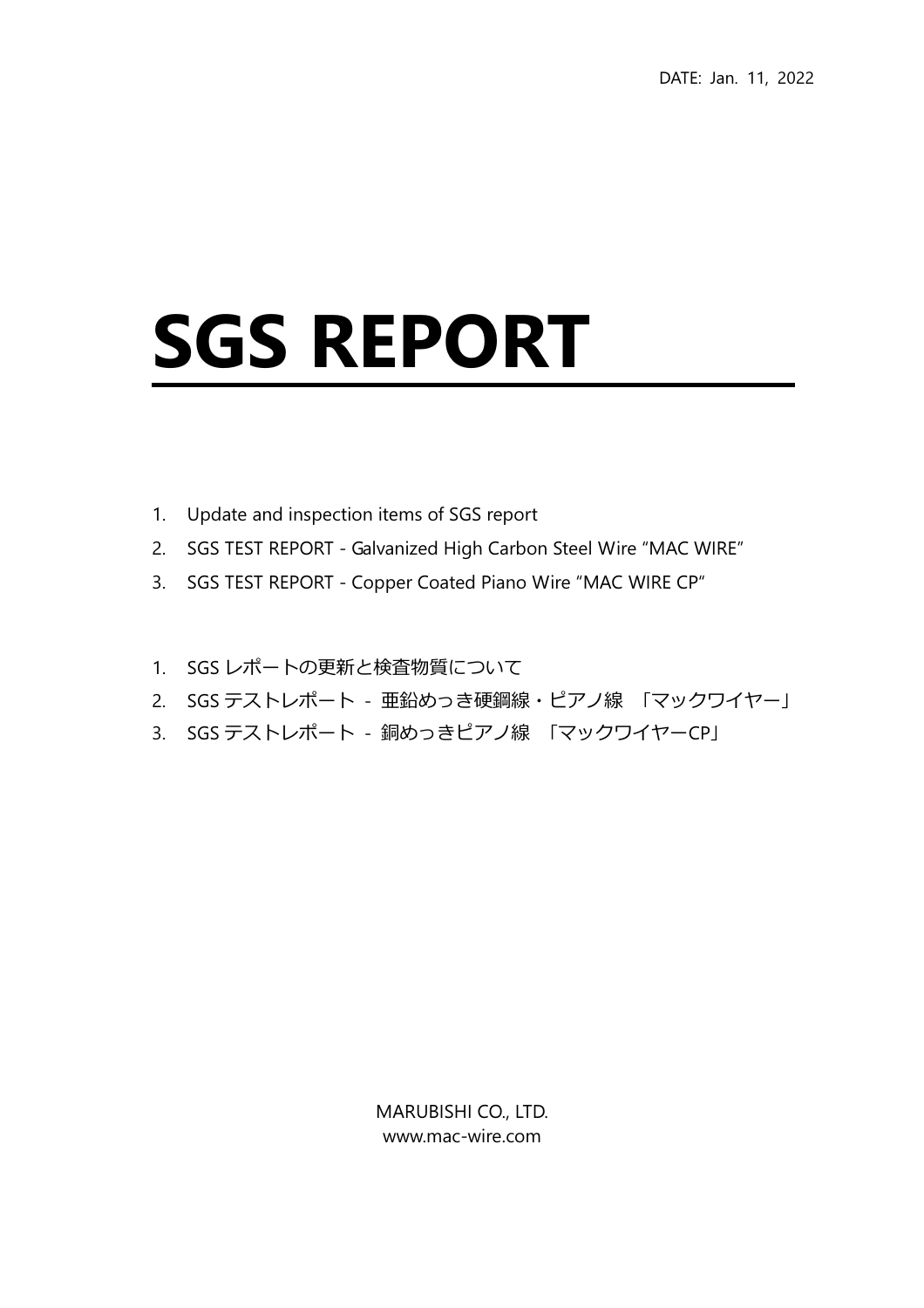MARUBISHI CO., LTD. 399 Minaminaka-Kashii, Izumisano City, Osaka, 598-0035 Japan. TEL : 81-72-466-0022 FAX : 81-72-466-0099

DATE: Jan. 11, 2022

## Update and inspection items of SGS report SGS レポートの更新と検査物質について

We renew the SGS report of MAC WIRE only when we change the material, the manufacturing process and the specifications of it.

The inspection items are only four substances related to metal products: lead, mercury, cadmium and hexavalent chromium.

We would appreciate your understanding.

弊社では材料および製造工程、仕様に変更が生じた場合のみ、SGS レポートの更新を行うこ とといたしております。

また SGS 検査は金属製品に関する 4 物質(鉛、水銀、カドミウム、六価クロム)のみ検査し ております。

お取引様には、⼤変ご不便とご迷惑をおかけいたしますが、何とぞご理解とご了承を賜りま すようお願い申し上げます。

1) SGS Report for Galvanized High Carbon Steel Wire " MAC WIRE " 亜鉛めっき硬鋼線、ピアノ線「マックワイヤー」の SGS レポート

REPORT NO. JP/2007/050551 Last Updated: 2007/5/24

2) SGS Report for Copper Plated Piano Wire " MAC WIRE CP " 銅めっきピアノ線「マックワイヤーCP」の SGS レポート

REPORT NO. JP/2007/050552 Last Updated: 2007/5/24



Keisuke Yamashita / Managing Director MARUBISHI CO., LTD.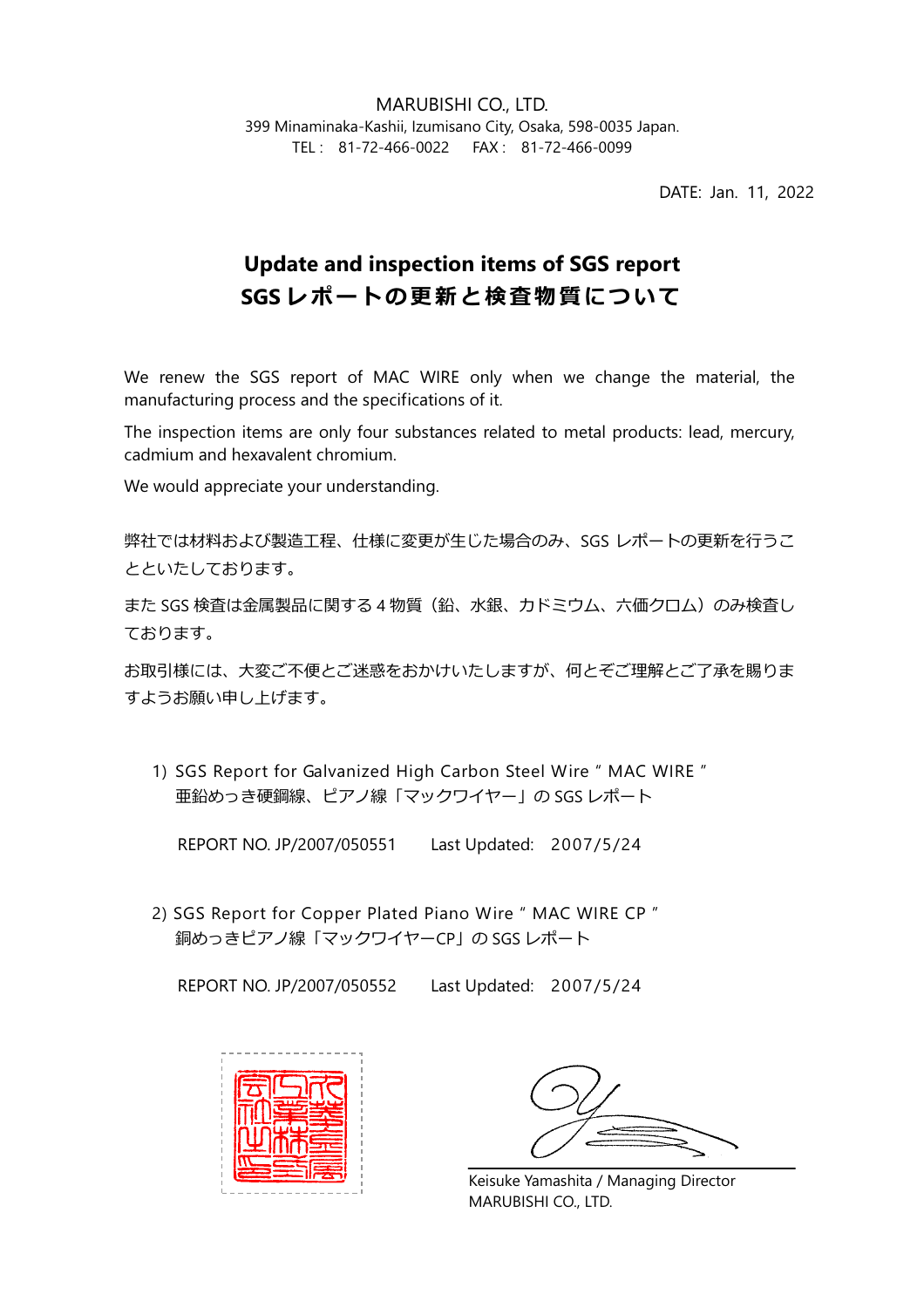

REPORT NO. JP/2007/050551 DATE: May 24th, 2007 **PAGE:1 OF 1** 

| <b>CLIENT</b><br>SAMPLE DESCRIPTION<br>CLIENT REF.NO<br><b>TESTING DATE</b> | : Marubishi CoLtd.<br>: MAC WIRE (Galvanized High Carbon Steel Wire)<br>: MKG-001/05/2007<br>: 2007/05/14 TO 2007/05/22 |
|-----------------------------------------------------------------------------|-------------------------------------------------------------------------------------------------------------------------|
| SAMPLE RECEIVED                                                             | : 2007/05/11                                                                                                            |
|                                                                             |                                                                                                                         |
|                                                                             | WE HAVE TESTED THE SAMPLE(S) SUBMITTED AS REQUESTED AND THE FOLLOWING RESULTS WERE OBTAINED.                            |

| <b>TEST ITEM(S)</b>              | UNIT       | <b>RESULT</b> | <b>METHOD</b>    | <b>INSTRUMENT</b> | <b>DET.LMT</b> |
|----------------------------------|------------|---------------|------------------|-------------------|----------------|
| CADMIUM(Cd)                      | ppm        | N.D.          | <b>EPA3051A</b>  | ICP-AES           |                |
| MERCURY(Hg)                      | ppm        | N.D.          | EPA3051A         | ICP-AES           |                |
| LEAD(Pb)                         | ppm        | N.D.          | EPA3051A         | ICP-AES           |                |
| CHROMIUM VI(Cr <sup>6+</sup> ) * | $\mu$ g/cm | N.D.          | <b>JIS H8625</b> | UV-VIS            | 0.01           |

 $\overline{\text{NOTE}: \text{N.D}} = \text{not detected}$ 

\*Test process and/or expression of test result for Cr(VI) have been specified by client.

<END>

Kuniyuki Goto / Laboratory 6er SGS Far East Ltd., Green Testing Center

JP 713151

This Test Report is issued by the Company subject to its General Conditions of Service printed overleaf. Attention is drawn to the limitations of liability, indemnification, and Jurisdictional issues defined therein. The results shown in this test report refer only to the sample(s) tested unless otherwise stated. This Test Report cannot be reproduced, except in full, without prior written permission of the Company.

弊社発行のこの検査報告書は、裏面に明記されたサービスに関する一般的条件に則して発行されます。そこに明記してある弊社の負うべき債務・補償範囲及び司<br>法管轄の項目にご注意下さい。この検査報告書に記載された検査結果は、特別に明記されていない限り、検査したサンプルに関してのみの検査結果であります。<br>また、この書面全体の複製以外には、その検査結果の内容に関して、弊社からの文章による事前許可無しには複製を禁じます。

SGS Far East Ltd. Japan Branch. YBP East Tower 12F, 134 Godo-cho Hodogaya-ku Yokohama 240-0005, Japan Green Testing Center | t +81(0) 45 330 1100 f +81(0) 45 330 1108 www.sgsgroup.co.jp / www.sgs.com